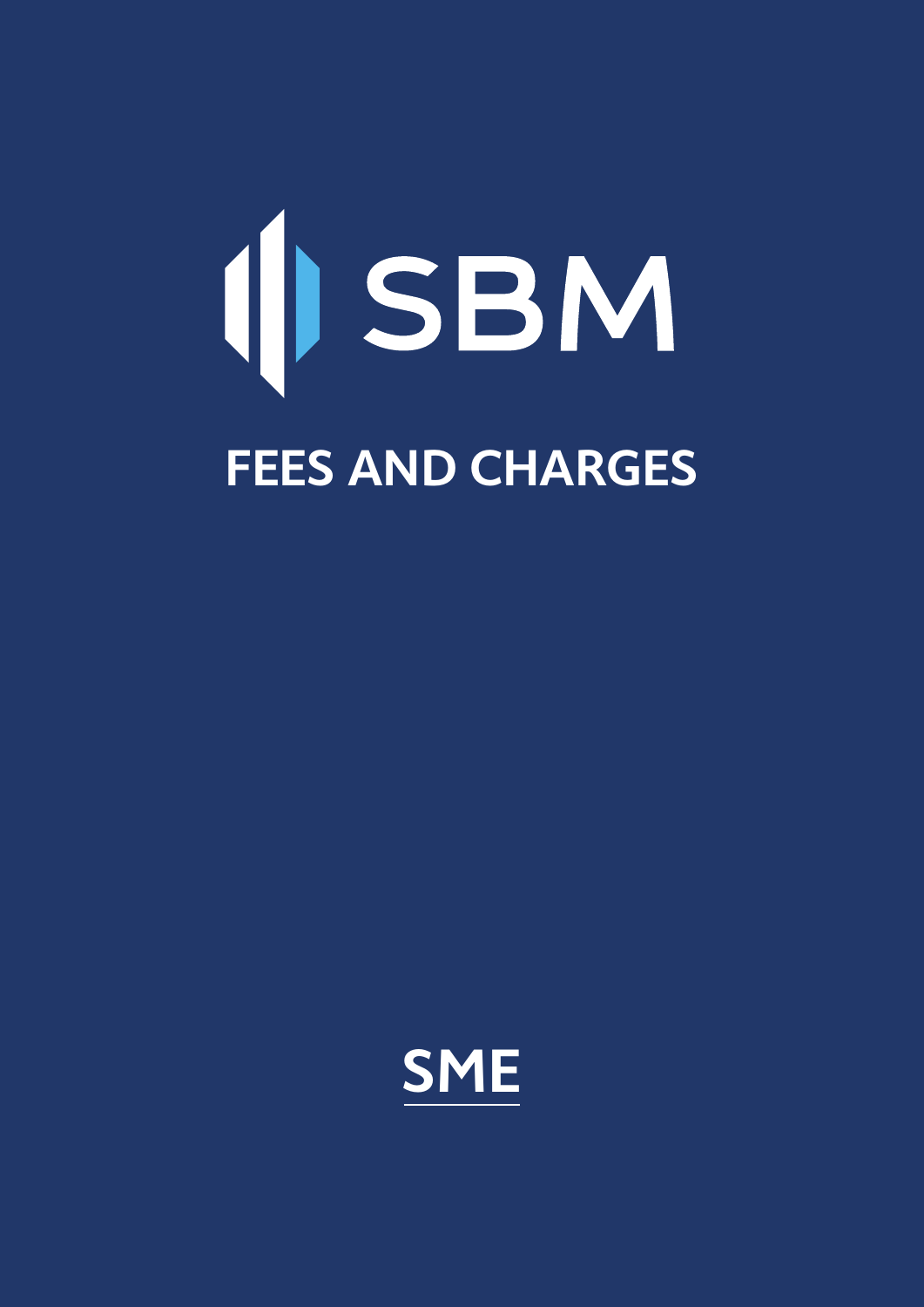

# **CONTENTS**

| <b>TABLE OF FEES AND CHARGES</b>                            |                 |
|-------------------------------------------------------------|-----------------|
| <b>ACCOUNTS AND DEPOSITS</b>                                | $0\overline{3}$ |
| <b>GENERAL SERVICES</b>                                     | 04              |
| <b>CASH DEPOSITS, WITHDRAWALS</b><br><b>&amp; TRANSFERS</b> | 07              |
| <b>CARDS</b>                                                | 08              |
| <b>E-CHANNELS</b>                                           | 09              |
| <b>LOANS AND FACILITIES</b>                                 | 09              |
| <b>GUARANTEES</b>                                           | 11              |
| <b>IMPORTS AND EXPORTS</b>                                  | 12              |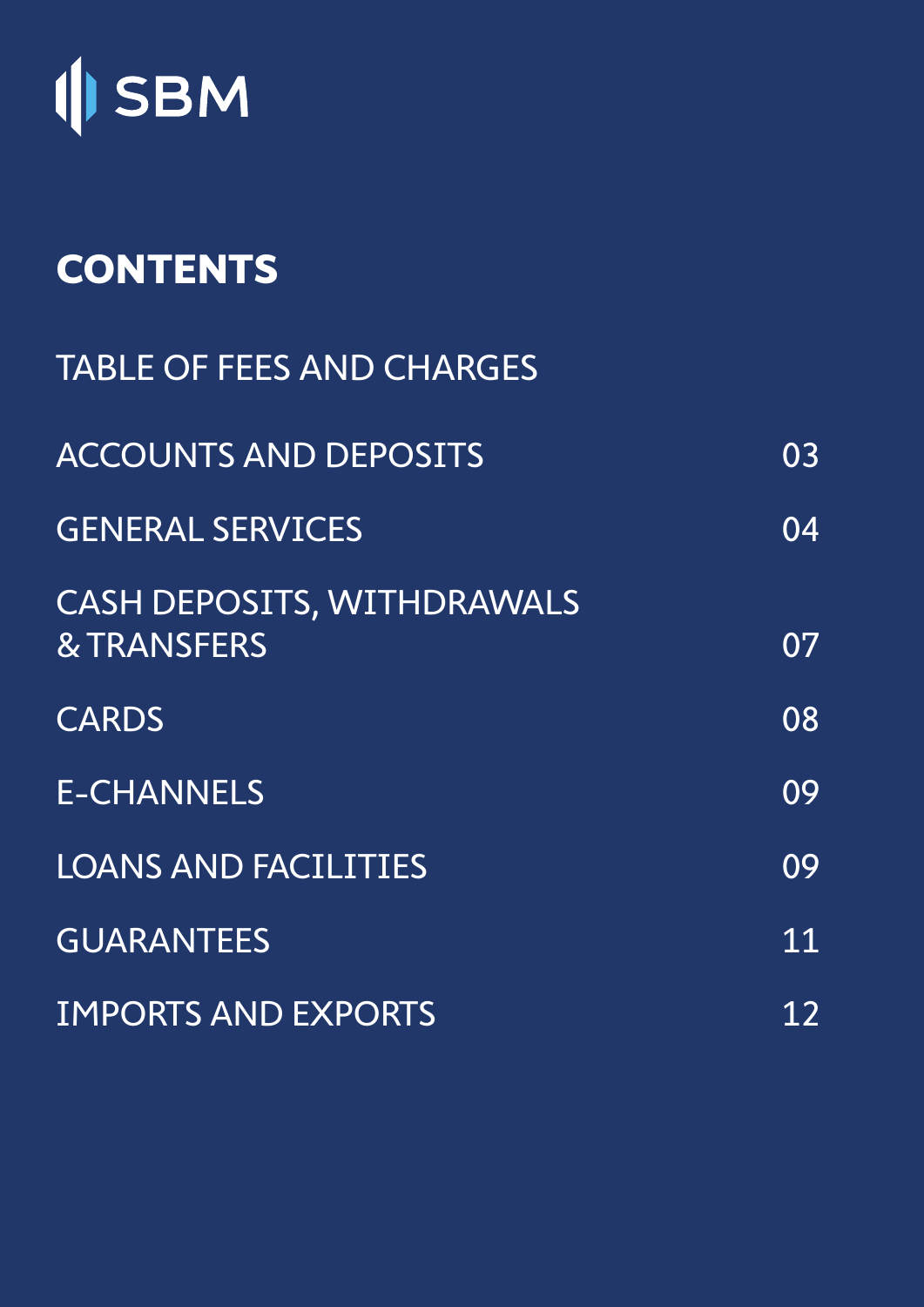### **SME**

This Tariff Guide details hereunder the fees and charges applicable to SME Banking transactions offered by SBM Bank (Mauritius) Ltd as from 1<sup>st</sup> July 2021.

Charges for services not included in this guide shall be disclosed upon request or at the time the service is provided.

#### **A. ACCOUNTS & DEPOSITS**

| 1. | <b>CURRENT ACCOUNT / CHECKING ACCOUNT</b>      |                                                                                                                                                                                                                                                                                                                                                                                   |
|----|------------------------------------------------|-----------------------------------------------------------------------------------------------------------------------------------------------------------------------------------------------------------------------------------------------------------------------------------------------------------------------------------------------------------------------------------|
|    | Minimum amount for opening of account          | Rs. 10,000                                                                                                                                                                                                                                                                                                                                                                        |
|    | <b>Interest on Current Account</b>             | No interest payable                                                                                                                                                                                                                                                                                                                                                               |
|    | Monthly service charges - Folio charge         | Rs. 0.75 + VAT, i.e. Rs. 0.86 per transaction with a minimum<br>of Rs. 100 + VAT, i.e. Rs. 115 payable monthly                                                                                                                                                                                                                                                                    |
| 2. | <b>TERM DEPOSIT ACCOUNT</b>                    |                                                                                                                                                                                                                                                                                                                                                                                   |
|    | Minimum amount for opening of account          | Rs. 100,000                                                                                                                                                                                                                                                                                                                                                                       |
|    | Interest rate                                  | Rates negotiable on a case to case basis                                                                                                                                                                                                                                                                                                                                          |
|    |                                                | If within 3 months of date of deposit - Interest forfeited                                                                                                                                                                                                                                                                                                                        |
|    | Deposit withdrawn before maturity              | If after 3 months of date of deposit - Interest penalty will be<br>at the rate on offer for the premature tenor (period during<br>which deposits remained in our books), at time the initial<br>deposit was made, minus 1% or the cost incurred by the bank<br>for replacement of the deposit, whichever is higher                                                                |
| 3. | <b>CALL DEPOSIT ACCOUNT (FOREIGN CURRENCY)</b> |                                                                                                                                                                                                                                                                                                                                                                                   |
|    | Minimum amount for opening of account          | 2,000 in USD / EUR / GBP or equivalent                                                                                                                                                                                                                                                                                                                                            |
|    | Minimum interest earning balance               | Not applicable                                                                                                                                                                                                                                                                                                                                                                    |
|    | Processing fee                                 | 1% on deposits in bank notes, provided<br>transaction is acceptable to the bank                                                                                                                                                                                                                                                                                                   |
|    | <b>Additional bank charge</b>                  | Any bank charge claimed by overseas banks will be passed<br>on to the customer's account                                                                                                                                                                                                                                                                                          |
|    | <b>General charges</b>                         | Charges on CHF accounts (monthly):<br>As per foreign banks charges                                                                                                                                                                                                                                                                                                                |
| 4. | <b>TERM DEPOSIT (FOREIGN CURRENCY)</b>         |                                                                                                                                                                                                                                                                                                                                                                                   |
|    | <b>Minimum Deposit Amount</b>                  | 5,000 in USD / EUR / GBP or equivalent for any other<br>currency acceptable to the Bank                                                                                                                                                                                                                                                                                           |
|    | Interest rate                                  | Rates applicable will depend on international market rates<br>prevailing, amount and tenor                                                                                                                                                                                                                                                                                        |
|    | Processing fee                                 | 1% on deposits in bank notes, provided<br>transaction is acceptable to the Bank                                                                                                                                                                                                                                                                                                   |
|    | <b>Additional bank charge</b>                  | Any bank charge claimed by overseas banks will be passed<br>on to the customer's account                                                                                                                                                                                                                                                                                          |
|    | Deposit withdrawn before maturity              | If within 3 months of date of deposit - Interest forfeited<br>If after 3 months of date of deposit - Interest penalty will be<br>at the rate on offer for the premature tenor (period during<br>which deposits remained in our books), at time the initial<br>deposit was made, minus 1 % or the cost incurred by the bank<br>for replacement of the deposit, whichever is higher |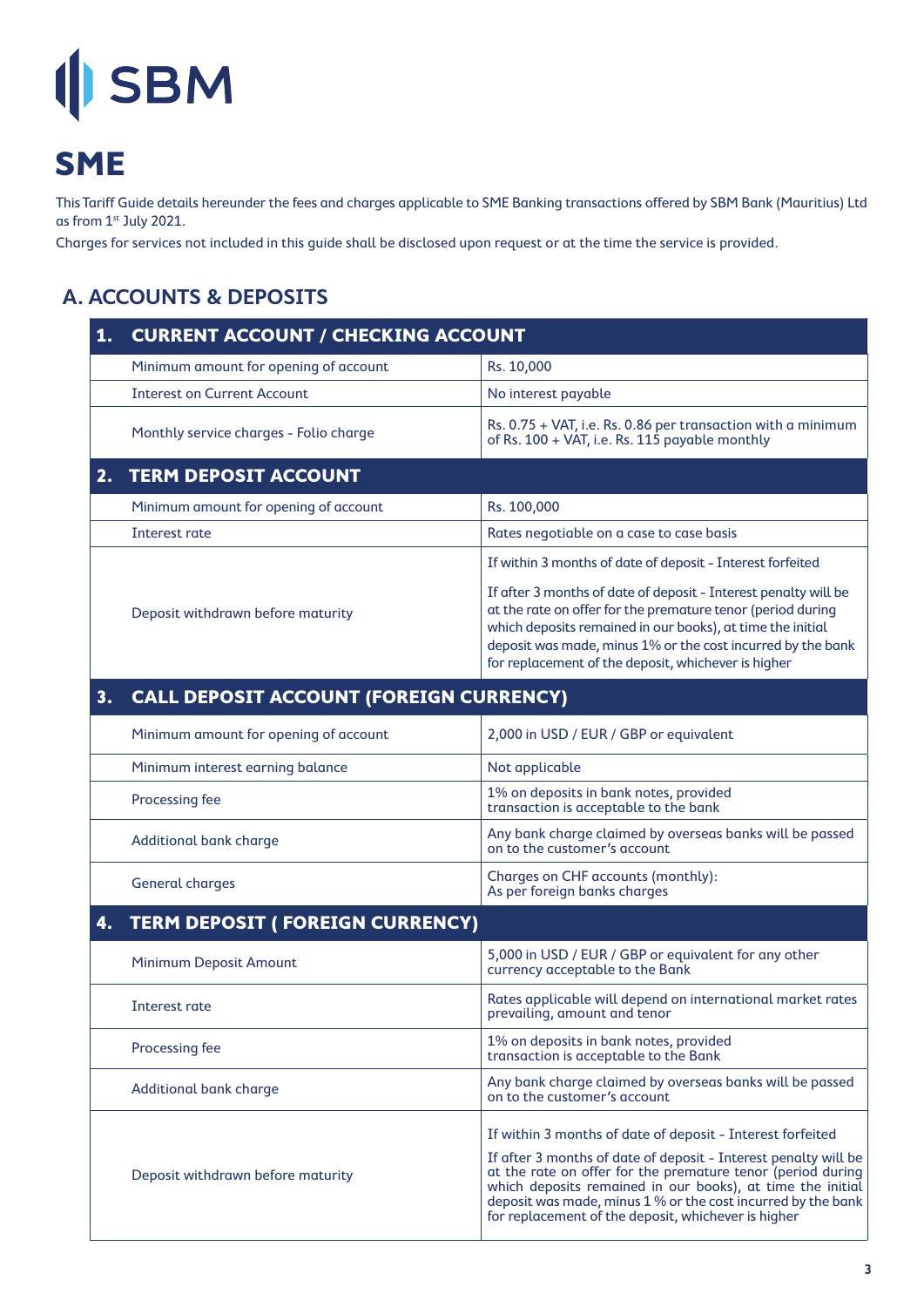### **SME (Cont'd)**

#### **B . GENERAL SERVICES**

| 5. | <b>CHEQUES / OFFICE CHEQUES / DRAFTS</b>                                          |                                                                                                                                                                                                  |
|----|-----------------------------------------------------------------------------------|--------------------------------------------------------------------------------------------------------------------------------------------------------------------------------------------------|
|    | a) CHEQUE                                                                         |                                                                                                                                                                                                  |
|    | Cost of cheque books                                                              | Rs. 6 per leaf or depending on specifications<br>(25 leaves minimum)                                                                                                                             |
|    | Fee on uncollected/ undelivered cheque book                                       | Depending on cheque specification with a minimum of<br>Rs. 150                                                                                                                                   |
|    | Cheque returned/ Dishonoured Cheque                                               | Rs. 300 (per cheque returned unpaid for<br>financial reasons on drawer's account)                                                                                                                |
|    | Administrative fee on Return Outward                                              | Rs. 50 (per cheque deposited and returned<br>unpaid on drawee's account)                                                                                                                         |
|    | Stop payment orders and cancellation                                              | Rs. 100 per request                                                                                                                                                                              |
|    | <b>b) OFFICE CHEQUE</b>                                                           |                                                                                                                                                                                                  |
|    | <b>Office cheque issuance</b><br>By debit from SBM Account<br><b>Cash payment</b> | Rs. 150 per cheque<br>Rs. 300 per cheque                                                                                                                                                         |
|    | <b>Office Cheque Cancellation</b>                                                 | Rs. 100 per cheque                                                                                                                                                                               |
|    | <b>Special clearing</b>                                                           | Rs. 250 per cheque                                                                                                                                                                               |
|    | c) BANK DRAFT                                                                     |                                                                                                                                                                                                  |
|    | Purchase of drafts /<br>cheques on collection                                     | Rs. 300 per cheque upfront + overseas<br>bank charges (where applicable)                                                                                                                         |
|    | Issue of drafts by Debit from SBM Account<br><b>Cash Payment</b>                  | Rs. 200 + overseas bank charges<br>Rs. 300 + overseas bank charges                                                                                                                               |
|    | Stop payment on drafts                                                            | As claimed by overseas banks + SWIFT charges                                                                                                                                                     |
| 6. | <b>CERTIFICATES</b>                                                               |                                                                                                                                                                                                  |
|    | <b>Certificate of balance</b>                                                     | Rs. 500                                                                                                                                                                                          |
|    | Duplicate advice /instrument / certificate                                        | <b>Duplicate Fixed Deposit certificate: Rs. 50</b><br>Rs. 100 for Duplicate Trade Finance advice<br><b>Duplicate Archives docs - Manual retrieval:</b><br>Rs. 200 + Rs. 10 for additional pages. |
|    | <b>Duplicate statements</b>                                                       | Flat fee of Rs. $50 + Rs$ . 15 per page                                                                                                                                                          |
|    | No liability certificate / Loan balance certificate /<br>Liability certificate    | Rs. 500                                                                                                                                                                                          |
|    | Audit confirmation certificate                                                    | Rs. 1,000 per certificate                                                                                                                                                                        |
|    | Duplicate tax certificate                                                         | Rs. 100 per copy requested for more than 1 year                                                                                                                                                  |
|    | Letter of reference                                                               | Domestic: Rs. 500<br>Foreign: USD20 or equivalent                                                                                                                                                |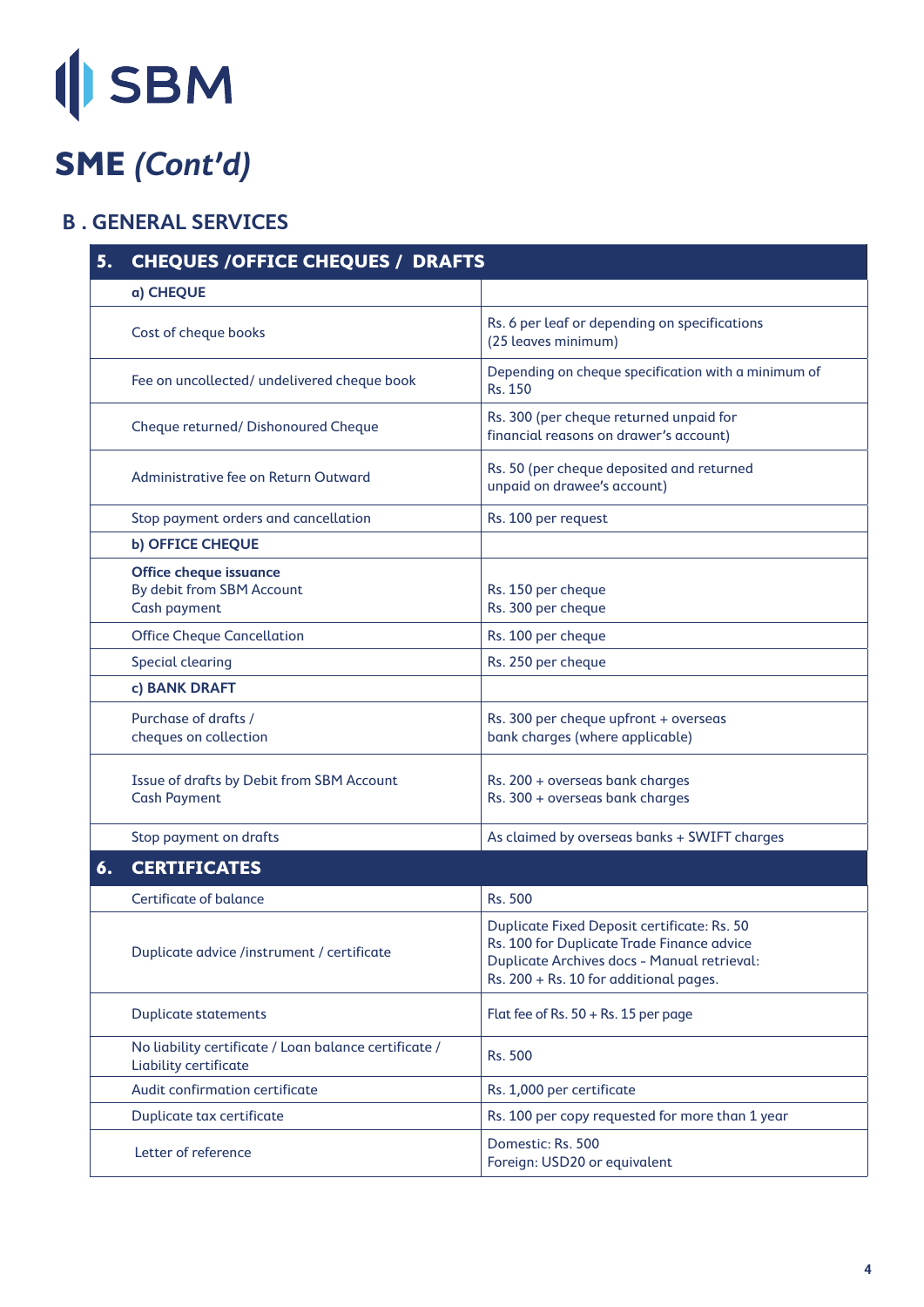# (SBM

### **SME (Cont'd)**

### **B . GENERAL SERVICES (Cont'd)**

| 7. | <b>STANDING ORDERS</b>                                                     |                                                                                                                                                              |
|----|----------------------------------------------------------------------------|--------------------------------------------------------------------------------------------------------------------------------------------------------------|
|    | <b>Credited to another SBM account</b>                                     | <b>Rs. 8</b>                                                                                                                                                 |
|    | Credited to other bank's account                                           | <b>Rs. 40</b>                                                                                                                                                |
|    | Requiring remittance by banker's cheque                                    | Rs. 150                                                                                                                                                      |
|    | Non-execution fees on rejected<br>standing order due to insufficient funds | Rs. 150                                                                                                                                                      |
| 8. | <b>DIRECT DEBITS</b>                                                       |                                                                                                                                                              |
|    | In favour of CWA, CEB, Mauritius<br>Telecom, MTML and Emtel                | Rs. 6 per item                                                                                                                                               |
|    | In favour of other companies                                               | Rs. 8 per item                                                                                                                                               |
|    | Unpaid direct debit due<br>to insufficient funds                           | Rs. 150                                                                                                                                                      |
|    | 9. SAFE DEPOSIT LOCKER                                                     |                                                                                                                                                              |
|    | Size (cm)<br>$12 \times 12$<br>25 X 7<br>$25 \times 12$<br>25 X 25         | <b>Yearly Rental</b><br>Rs. 3,500 + VAT, i.e Rs. 4,025<br>Rs. 4,500 + VAT, i.e Rs. 5,175<br>Rs. 5,500 + VAT, i.e Rs. 6,325<br>Rs. 6,500 + VAT, i.e Rs. 7,475 |
|    | Access fee:                                                                |                                                                                                                                                              |
|    | Up to twice per month                                                      | Free                                                                                                                                                         |
|    | <b>Each additional access</b>                                              | Rs. 100                                                                                                                                                      |
|    | <b>Key Deposit Fee</b>                                                     | Rs. 5,000 (paid upfront and refundable after cancellation of<br>Safe Deposit Locker service)                                                                 |
|    | Lost or stolen key                                                         | Rs. 9,000 (VAT inclusive)                                                                                                                                    |
|    | Late payment fee for non-payment of rental                                 | <b>Rs. 150 flat</b>                                                                                                                                          |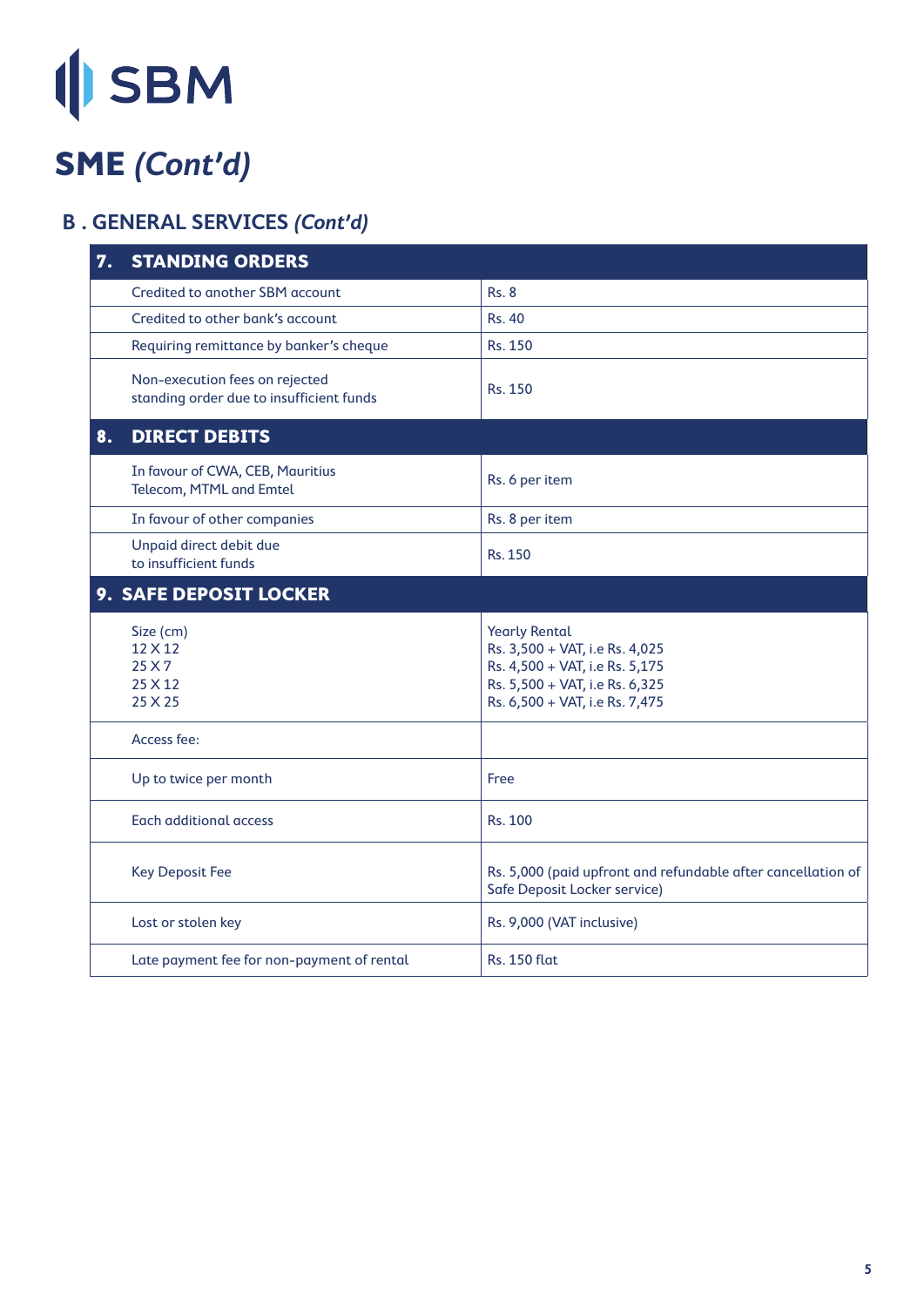# **ISBM**

### **SME (Cont'd)**

### **B . GENERAL SERVICES (Cont'd)**

| <b>10. OTHERS</b>                                                             |                                                                                                                                                                                                                                                                                       |
|-------------------------------------------------------------------------------|---------------------------------------------------------------------------------------------------------------------------------------------------------------------------------------------------------------------------------------------------------------------------------------|
| Closure of account                                                            | Free                                                                                                                                                                                                                                                                                  |
| Service Charge on Abandoned Funds before<br>transferring to Bank of Mauritius | Currency - Amount<br><b>MUR - 200</b><br>$USD - 80$<br>$EUR - 40$<br>$GBP - 40$<br><b>ZAR - 800</b><br><b>AUD - 20</b><br>$SGD - 20$                                                                                                                                                  |
| Current account statement by fax                                              | Ad hoc: Rs. 50 per a/c per fax<br>On a daily basis: Rs. 750 per a/c per month                                                                                                                                                                                                         |
| Salary credit from other banks                                                | Free                                                                                                                                                                                                                                                                                  |
| Payroll fee / Bulk transfer                                                   | Transfer requests received 2 days in advance through<br>IB-Rs. 5 per record<br>Normal salary bulk upload: Rs. 10 per credit<br>Immediate credit: 9:00 - 11:00: Rs. 25<br>$11:00 - 14:00$ : Rs. 50<br>Transfer requests received same day (all channels) after<br>11.00 $a.m.: Rs. 50$ |
| <b>Mauritius Network Service (MNS) fees</b>                                   | Rs. 100 per item                                                                                                                                                                                                                                                                      |
| Non-execution fee Mauritius<br><b>Network Services (MNS)</b>                  | Rs. 150                                                                                                                                                                                                                                                                               |
| <b>Fax service</b>                                                            | Rs. 15 per page - local<br>Rs. 125 per page - overseas                                                                                                                                                                                                                                |
| Solicitor's succession charges                                                | Rs. 200                                                                                                                                                                                                                                                                               |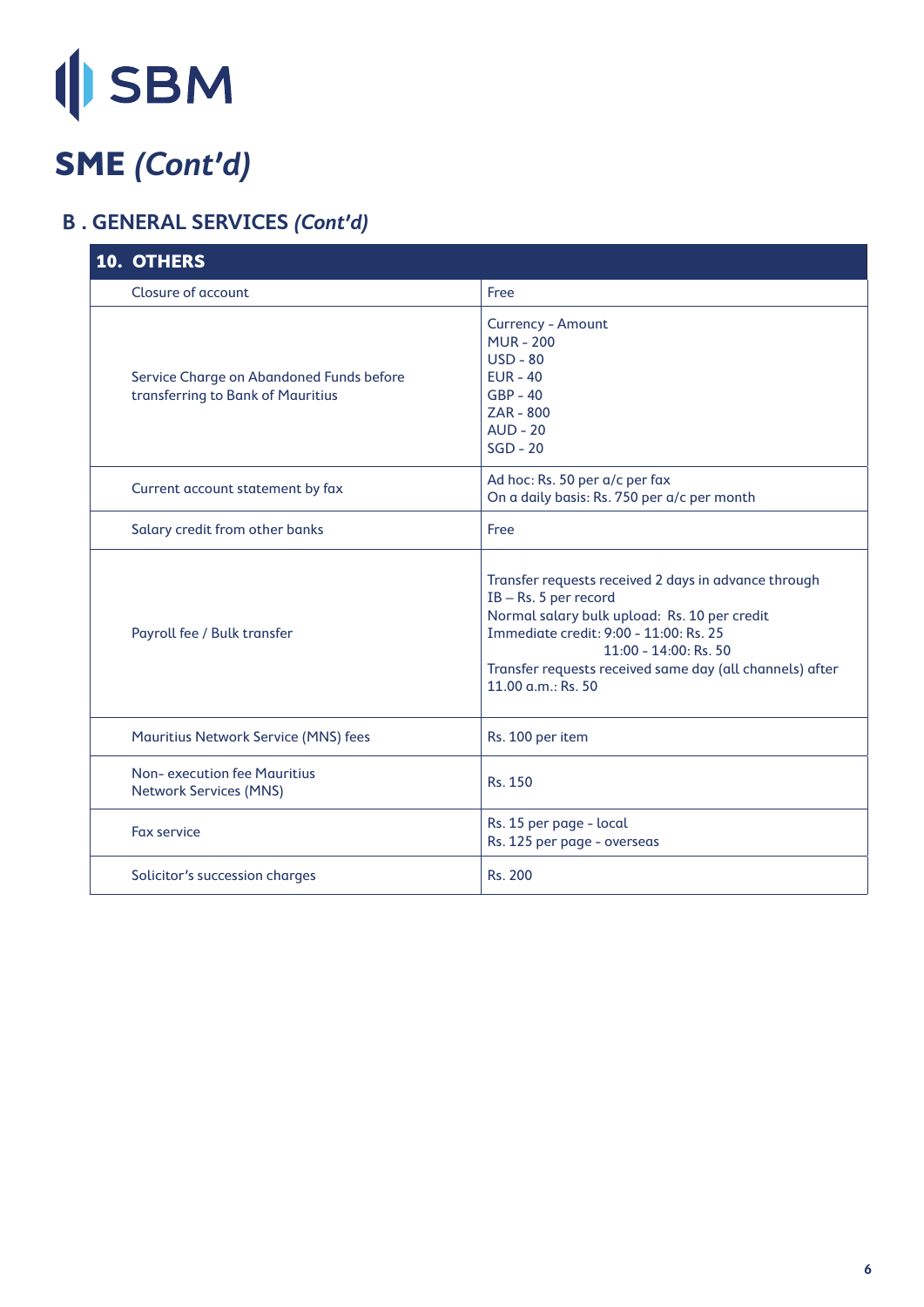# **ISBM**

### **SME (Cont'd)**

### **C. CASH DEPOSITS, WITHDRAWALS & TRANSFERS**

| <b>11. CASH DEPOSITS</b>                                                                |                                                                                                                                                                                                                                                                                                                                                                                                                                                                                                                                                                                                                                      |                                                         |
|-----------------------------------------------------------------------------------------|--------------------------------------------------------------------------------------------------------------------------------------------------------------------------------------------------------------------------------------------------------------------------------------------------------------------------------------------------------------------------------------------------------------------------------------------------------------------------------------------------------------------------------------------------------------------------------------------------------------------------------------|---------------------------------------------------------|
| Cash handling fee<br>(Cash deposit at counters)                                         | The Bank reserves the right to charge a pre-agreed cash<br>handling fee for cash deposits at its counters                                                                                                                                                                                                                                                                                                                                                                                                                                                                                                                            |                                                         |
| 12. WITHDRAWALS                                                                         |                                                                                                                                                                                                                                                                                                                                                                                                                                                                                                                                                                                                                                      |                                                         |
| a) Foreign currency accounts                                                            |                                                                                                                                                                                                                                                                                                                                                                                                                                                                                                                                                                                                                                      |                                                         |
| <b>Withdrawal in notes</b>                                                              | 1% charged for USD notes or 0.50% for<br>other currencies (subject to availability)                                                                                                                                                                                                                                                                                                                                                                                                                                                                                                                                                  |                                                         |
| b) Term deposit accounts (Foreign Currency)                                             |                                                                                                                                                                                                                                                                                                                                                                                                                                                                                                                                                                                                                                      |                                                         |
| <b>Withdrawal in notes</b>                                                              | 1% charged for USD notes                                                                                                                                                                                                                                                                                                                                                                                                                                                                                                                                                                                                             |                                                         |
| <b>13. TRANSFERS</b>                                                                    |                                                                                                                                                                                                                                                                                                                                                                                                                                                                                                                                                                                                                                      |                                                         |
| Local currency transactions                                                             | Over the Counter (OTC)                                                                                                                                                                                                                                                                                                                                                                                                                                                                                                                                                                                                               | On Internet Banking (IB)                                |
| Between SBM accounts (Intrabank transfer)                                               | <b>Rs. 25</b>                                                                                                                                                                                                                                                                                                                                                                                                                                                                                                                                                                                                                        | Free                                                    |
| To other banks on same day (MACSS transfer)                                             | Rs. 125                                                                                                                                                                                                                                                                                                                                                                                                                                                                                                                                                                                                                              | <b>Rs. 75</b>                                           |
| To other banks if it takes 2 or more days                                               | <b>Rs. 50</b>                                                                                                                                                                                                                                                                                                                                                                                                                                                                                                                                                                                                                        | One time transfer: Rs. 20<br>Recurring transfer: Rs. 35 |
| <b>Remittances</b>                                                                      |                                                                                                                                                                                                                                                                                                                                                                                                                                                                                                                                                                                                                                      |                                                         |
| <b>Outward Remittances</b>                                                              | For SHA option (ordering customer pays only for ordering<br>bank's charges)<br>OTC: Rs. 800 (inclusive of overseas bank charges)<br>IB: Rs. 500 (inclusive of overseas bank charges)<br>For OUR option (ordering customer pays for ordering<br>bank's and correspondent bank's charges)<br>OTC: Rs.800 (inclusive of overseas bank charges) plus<br>foreign bank charges as claimed by Correspondent.<br>IB: Rs. 500 (inclusive of overseas bank charges) plus<br>foreign bank charges as claimed by Correspondent<br>Full Value Payment for USD (Guaranteed transfer amount<br>credit) [USD only]<br><b>Additional fee of USD35</b> |                                                         |
| Transfer in FCY to third party account within Bank                                      | OTC: USD 10; IB: free                                                                                                                                                                                                                                                                                                                                                                                                                                                                                                                                                                                                                |                                                         |
| <b>Investigation/Amendment Charges</b>                                                  | USD 20 Plus any amount claimed by correspondent per<br>each query/amendment                                                                                                                                                                                                                                                                                                                                                                                                                                                                                                                                                          |                                                         |
| Commission in lieu of exchange (applicable for<br>transactions involving same currency) | 0.50% with a minimum of 10 units in the applicable<br>currency Maximum USD 75                                                                                                                                                                                                                                                                                                                                                                                                                                                                                                                                                        |                                                         |
| <b>Inward remittances</b>                                                               | USD 10 Flat + Correspondent Bank charges as applicable                                                                                                                                                                                                                                                                                                                                                                                                                                                                                                                                                                               |                                                         |
| Recall of funds (local transfer)                                                        | Rs. 100                                                                                                                                                                                                                                                                                                                                                                                                                                                                                                                                                                                                                              |                                                         |
| <b>Recurrent FCY transfer on IB</b>                                                     | Rs. 800                                                                                                                                                                                                                                                                                                                                                                                                                                                                                                                                                                                                                              |                                                         |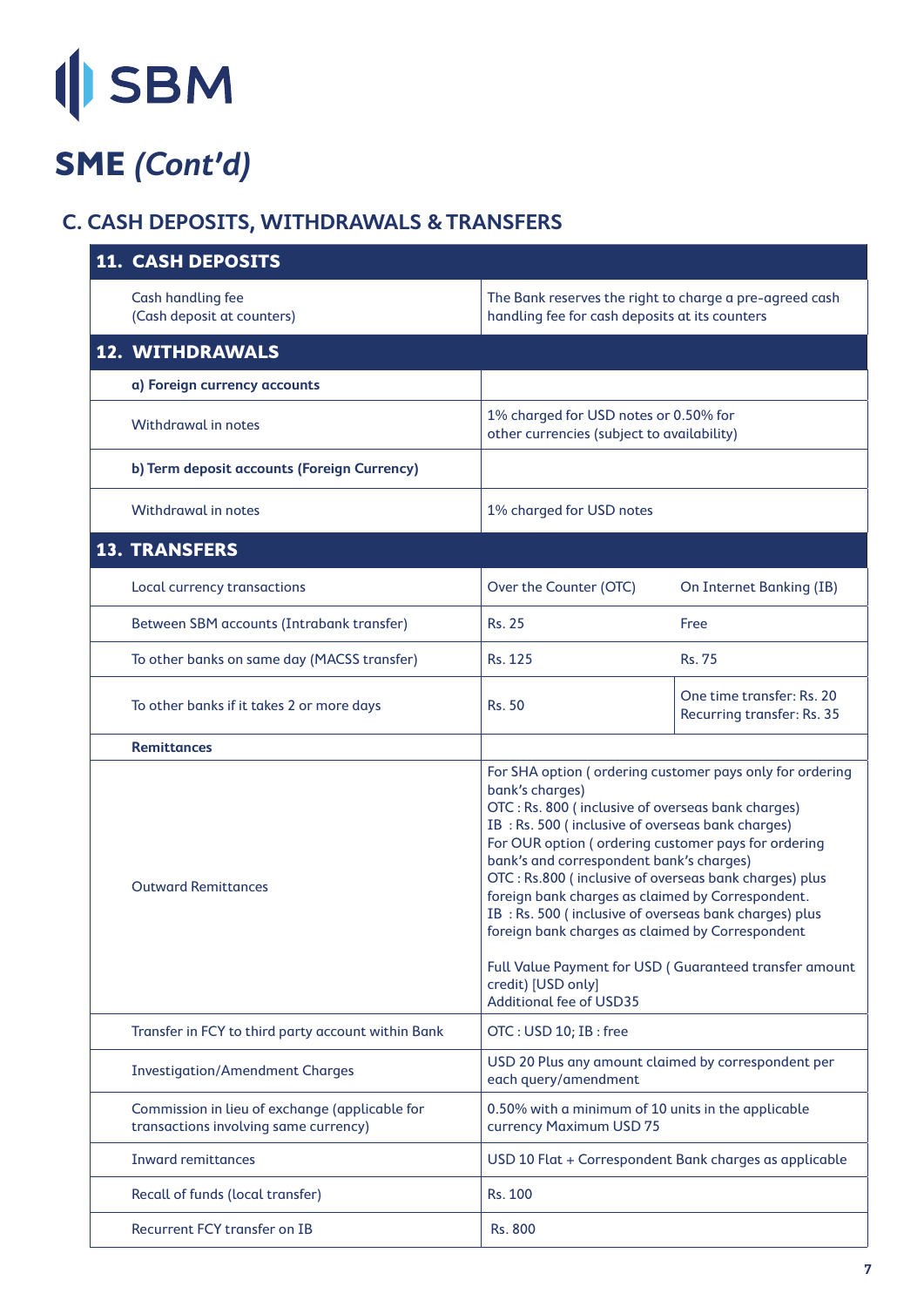### **SME (Cont'd)**

#### **D. CARDS**

| <b>14. BUSINESS DEBIT CARD</b>                                                                                                                                                                                                                |                                                                                                                                         |
|-----------------------------------------------------------------------------------------------------------------------------------------------------------------------------------------------------------------------------------------------|-----------------------------------------------------------------------------------------------------------------------------------------|
| Annual fee                                                                                                                                                                                                                                    | Free                                                                                                                                    |
| Replacement fee for lost / stolen cards                                                                                                                                                                                                       | Rs. 100 + VAT i.e. Rs. 115                                                                                                              |
| PIN replacement fee                                                                                                                                                                                                                           | Rs. 50 + VAT, i.e Rs. 57.50                                                                                                             |
| Cash withdrawal fee at SBM ATM                                                                                                                                                                                                                | Free                                                                                                                                    |
| Cash withdrawal fee at non-SBM ATM<br>including overseas ATM                                                                                                                                                                                  | <b>VISA Business Debit Card 2%</b><br>ATM fee Mur 75                                                                                    |
| Conversion charge on payments<br>in foreign currency                                                                                                                                                                                          | <b>VISA Credit Card 2%</b>                                                                                                              |
| <b>15. CREDIT CARD</b>                                                                                                                                                                                                                        |                                                                                                                                         |
| Set up Fee                                                                                                                                                                                                                                    | Rs. 1,500 + VAT, i.e Rs. 1,725                                                                                                          |
| a) Annual fee for<br><b>Visa Business Card</b><br><b>MasterCard World Elite</b>                                                                                                                                                               | Rs. 300 + VAT, i.e. Rs. 345 per card<br>Rs. 3,347 + VAT, i.e Rs. 3,850<br>USD 95.65 + VAT, i.e USD 110<br>EURO 82.61 + VAT, i.e EURO 95 |
| Replacement fee for lost / stolen card for:<br><b>Visa Business Card</b><br><b>MasterCard World Elite</b>                                                                                                                                     | Rs. 300 + VAT, i.e. Rs. 345 per card<br>Rs. 456 + VAT, i.e Rs. 525<br>USD 13.04 + VAT, i.e USD 15<br>EURO 11.30 + VAT, i.e EURO 13      |
| b) Interest rate on Credit cards<br>On purchase (applicable if amount due not repaid in<br>full by due date)<br><b>Visa Business Card</b><br><b>MasterCard World Elite</b><br>On cash advance (applicable as from date of<br>cash withdrawal) | On purchase (applicable if amount due not<br>repaid in full by due date) :<br>15% per annum<br>24% per annum<br>15% per annum           |
| Late fee<br><b>Visa Business Card</b><br>MasterCard World Elite                                                                                                                                                                               | Rs. 225 (flat) per month<br>Rs. 360, USD 10 or EURO 9                                                                                   |
| Overlimit fee<br><b>Visa Business Card</b><br><b>MasterCard World Elite</b>                                                                                                                                                                   | Rs. 225 (flat) per month,<br>Rs. 360, USD 10 & EURO 9                                                                                   |
| Cash advance fee                                                                                                                                                                                                                              | 2% of amount withdrawn (minimum Rs. 100),<br>2% of amount withdrawn (minimum Rs. 180,<br>USD 5 or EURO 4.5)                             |
| Conversion charge on payments<br>in foreign currency                                                                                                                                                                                          | <b>VISA Credit Card 2%</b><br><b>MasterCard Credit Card 3%</b>                                                                          |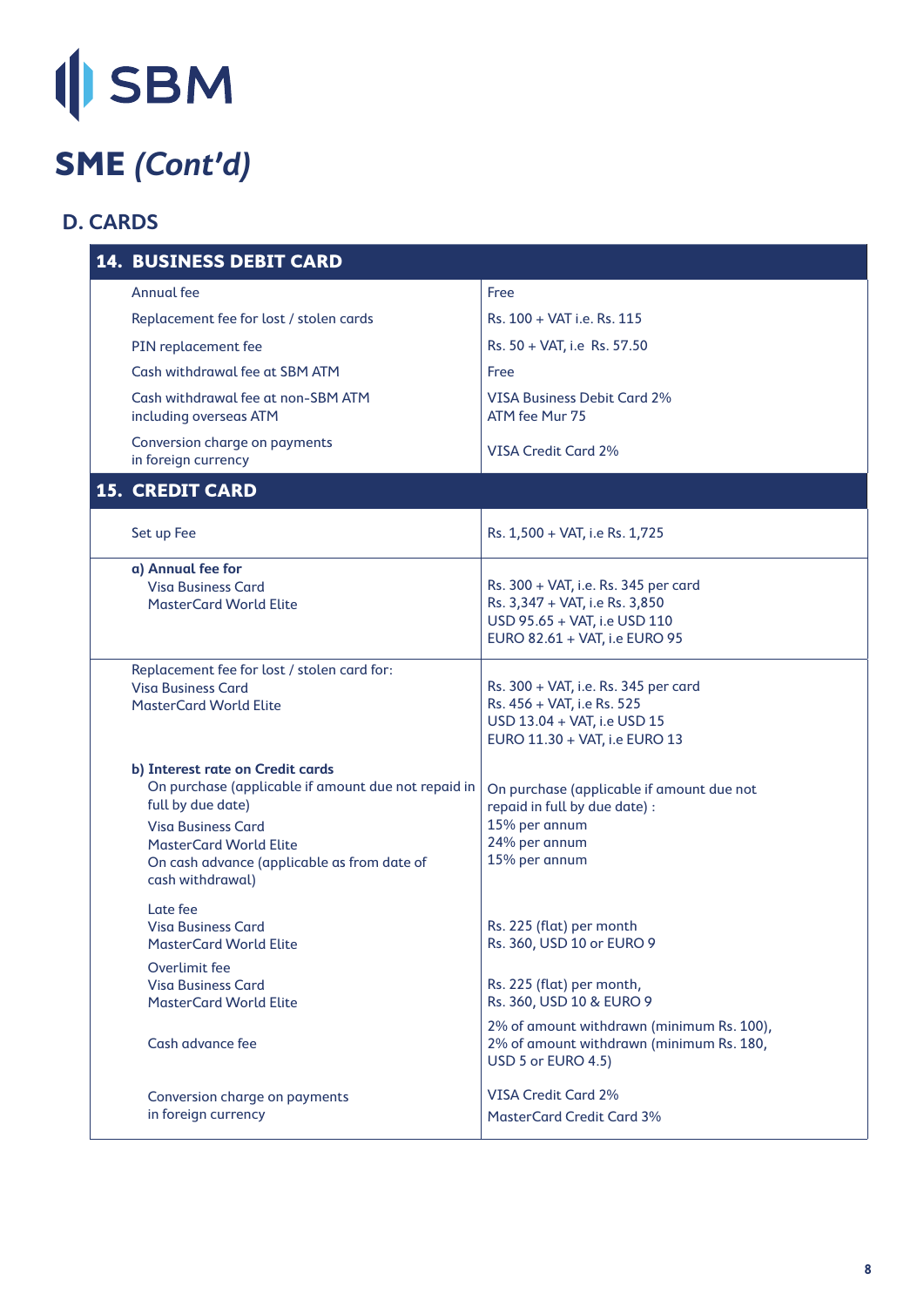## **SME (Cont'd)**

#### **E. E-CHANNELS**

| <b>16. POINT OF SALE (POS)</b> |                                                                                                                                                        |
|--------------------------------|--------------------------------------------------------------------------------------------------------------------------------------------------------|
| POS rental per month           | Rs. 1,,000                                                                                                                                             |
| <b>17. MOBILE PRODUCT</b>      |                                                                                                                                                        |
| Merchant service commission    | As per contractual terms                                                                                                                               |
| <b>18. INTERNET BANKING</b>    |                                                                                                                                                        |
| <b>Viewing / Transactions</b>  | Rs. 100 per month per company                                                                                                                          |
| For group of companies         | Above fees apply for main company +<br>Rs. 100 per month for each additional<br>company (both for viewing purposes<br>and for initiating transactions) |

#### **F. LOANS & FACILITIES**

| <b>19. LOANS &amp; ADVANCES</b>                              |                                                                                                                                                                                                                                                                                                     |
|--------------------------------------------------------------|-----------------------------------------------------------------------------------------------------------------------------------------------------------------------------------------------------------------------------------------------------------------------------------------------------|
| Processing fee                                               | 1% of facility amount or as per agreement<br>0.50% of facility amount for renewal of facility<br>Minimum: Rs. 1,000<br><b>Maximum: Rs. 25,000</b><br>1% of facility amount for temporary<br>banking facility<br>Minimum: Rs. 1,000<br>Maximum: Rs. 10,000<br>Rs. 1,000 for extension of Import Loan |
| Front end fee - Asset Finance                                | 1% of the contract amount                                                                                                                                                                                                                                                                           |
| Ledger fee                                                   | Rs. 100 + VAT, i.e. Rs. 115 payable monthly                                                                                                                                                                                                                                                         |
| Commitment fee                                               | 0.50% of undrawn balance after 3 months and 1% of any<br>subsequent period of 12 months                                                                                                                                                                                                             |
| Early repayment fee                                          | 1% p.a. on amount paid in advance over the residual<br>lifetime of the loan with a minimum of Rs. 20,000,<br>whichever is higher. For facilities governed by the Borrower<br>Protection Act (BPA) : No early repayment fee is charged                                                               |
| Amendment and cancellation fee                               | Rs. 300 for loans                                                                                                                                                                                                                                                                                   |
| Breach of covenant as specified in the facility<br>agreement | Additional interest at the rate of 2% p.a. on the outstanding<br>balance for foreign currency facilities/5% for MUR facilities/<br>additional commission of 2% for Bank Guarantees                                                                                                                  |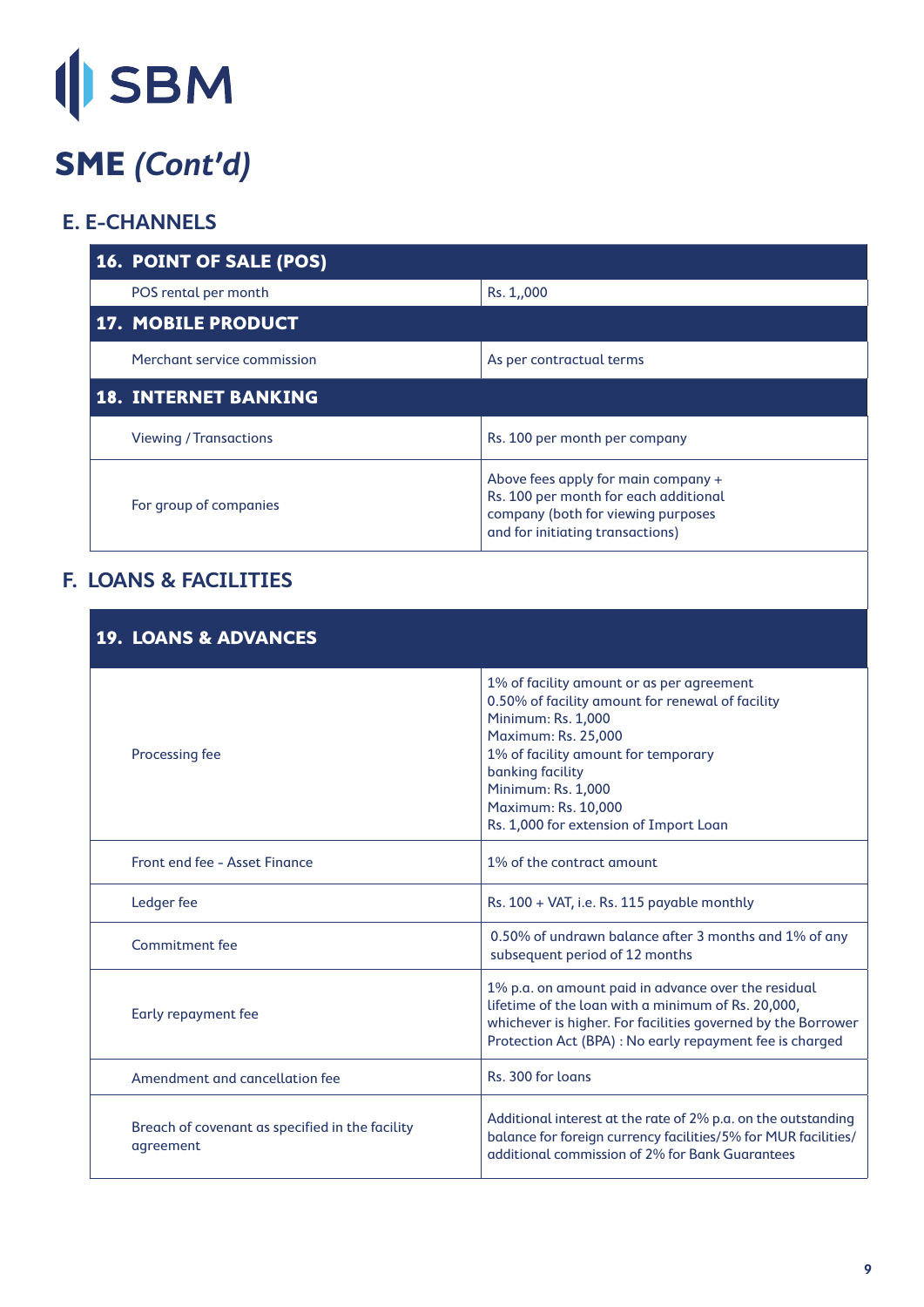# **OSBM**

### **SME (Cont'd)**

#### **F. LOANS & FACILITIES (Cont'd)**

| 19. LOANS & ADVANCES (Cont'd)                                      |                                                                                                                                                                                                                                                                             |
|--------------------------------------------------------------------|-----------------------------------------------------------------------------------------------------------------------------------------------------------------------------------------------------------------------------------------------------------------------------|
| For BPA Loan:                                                      | Solicitors' or attorneys' charges, if any, will be equivalent<br>to what the law practitioner is entitled to as a result of a<br>claim presented to Court, as prescribed by The Borrower<br><b>Protection Act 2007</b>                                                      |
| For Non-BPA Loan:                                                  | In case of recovery through an Attorney at Law, the<br>Borrower undertakes to reimburse to the Bank the whole<br>amount paid to the Attorney at Law by way of commission<br>provided that such commission shall not exceed 10%<br>of the amount claimed plus VAT plus costs |
| Valuation survey & report fee<br>(immovable property)              | 0.50% of loan amount with a minimum of<br>Rs. 3,450 and maximum of Rs. 7,500 or as<br>prescribed by valuer, whichever is higher                                                                                                                                             |
| Vehicle survey fee                                                 | As prescribed by the surveyor                                                                                                                                                                                                                                               |
| Site Inspection fee                                                | Rs. 1,500 per site visit                                                                                                                                                                                                                                                    |
| Search fee                                                         | Upfront fee of Rs. 1,000 per property;<br>Additional fee of Rs. 1,000 in case of complex<br>search, subject to a minimum of Rs. 1,000                                                                                                                                       |
| Legal charges (for creation<br>of security documents)              | Rs. 750 per charge<br>Additional Rs. 300 in case of complexity                                                                                                                                                                                                              |
| Erasure of charges (full and partial)                              | Government Fees + Rs. 500 per charge                                                                                                                                                                                                                                        |
| Renewal of charge                                                  | Government fees + Rs. 300<br>commission per charge                                                                                                                                                                                                                          |
| Gage sans déplacement                                              | Minimum Rs. 1,000 - Maximum Rs. 50,000<br>(excluding registration fees)                                                                                                                                                                                                     |
| Change of security                                                 |                                                                                                                                                                                                                                                                             |
| Cession de priorité                                                | Rs. 3,000                                                                                                                                                                                                                                                                   |
| <b>Consent for Pari Passu Request</b>                              | Rs. 1,000                                                                                                                                                                                                                                                                   |
| <b>Creation of Pari-Passu Document</b>                             | Rs. 3,000                                                                                                                                                                                                                                                                   |
| Other consent letters                                              | Rs. 1,000 each                                                                                                                                                                                                                                                              |
| Change requiring fresh documentation<br>(simple documentation)     | Government fees + Rs. 700 commission                                                                                                                                                                                                                                        |
| Change in security involving legal charge                          | 1% rounded to the next Rs. 100 subject<br>to a minimum of Rs. 1,000 and a maximum of Rs. 100,000                                                                                                                                                                            |
| Change in security excluding fixed /<br>floating charge / mortgage | <b>Rs. 500 flat</b>                                                                                                                                                                                                                                                         |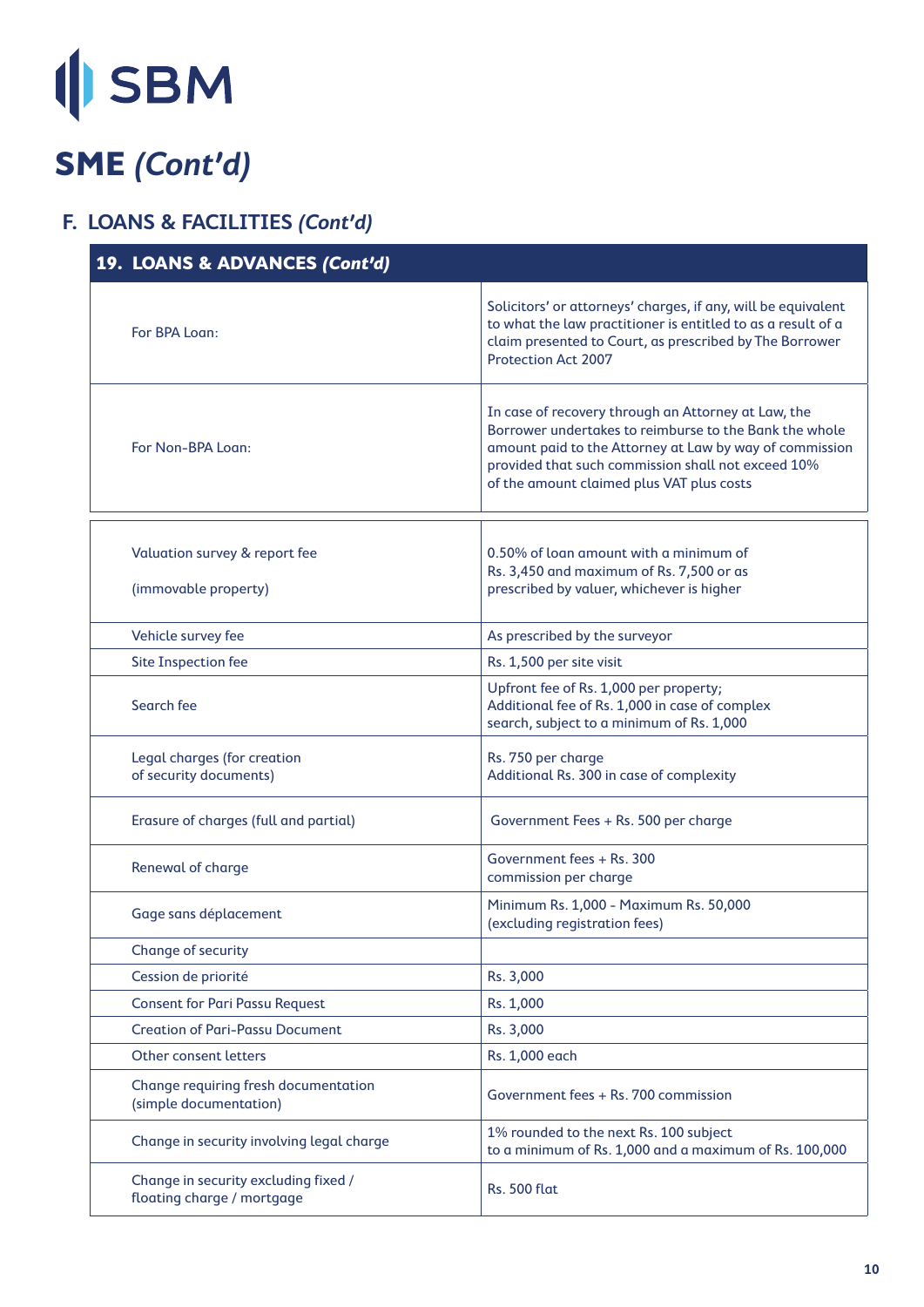# **OSBM**

### **SME (Cont'd)**

### **F. LOANS & FACILITIES (Cont'd)**

| 19. LOANS & ADVANCES (Cont'd)                                                                                                                       |                                                                                                                                                         |
|-----------------------------------------------------------------------------------------------------------------------------------------------------|---------------------------------------------------------------------------------------------------------------------------------------------------------|
| Erasure of charges :<br>1. Erasure fixed / floating charge<br>2. Partial erasure of fixed / floating charge<br>3. Removal of lien on vehicle at NTA | Government fees $+$ Rs. 500 commission per charge                                                                                                       |
| Erasure of pledge on shares                                                                                                                         | Min. Rs. 300 per certificate                                                                                                                            |
| Removal of lien on deposit held<br>with other financial institutions                                                                                | Min Rs. 300 per lien                                                                                                                                    |
| Reassignment of insurance policy                                                                                                                    | Minimum Rs. 300 per policy                                                                                                                              |
| Letter for execution of Quittance Deeds                                                                                                             | Notary's fees $+$ Rs. 500 per deed                                                                                                                      |
| Temporary increase in overdraft                                                                                                                     | As per negotiation                                                                                                                                      |
| Default on overdraft                                                                                                                                | Applicable on balances overdrawn beyond authorised<br>limits and / or casually overdrawn and / or in arrears / and<br>/ or breach of covenants: 5% p.a. |

#### **G. GUARANTEE**

| <b>20. GUARANTEE</b>                                                                              |                                                                                                                                                                    |
|---------------------------------------------------------------------------------------------------|--------------------------------------------------------------------------------------------------------------------------------------------------------------------|
| Performance bonds                                                                                 | 1.50% of amount p.a. for the f irst Rs. 5m plus 1% p.a. for<br>any extra amount over Rs. 5m (minimum Rs. 2,000)                                                    |
| <b>Tender bonds</b>                                                                               | For the first 6 months: Flat fee of 1%. For each additional<br>period of 3 months or part thereof: Flat fee of 0.25%<br>(minimum Rs. 1,000)                        |
| Advance payment bonds                                                                             | 2% p.a. (minimum Rs. 1,000)                                                                                                                                        |
| Avalised bill of exchange                                                                         | 2% p.a. (minimum Rs. 1,000)                                                                                                                                        |
| Money Guarantee, Retention Guarantee, Guarantee<br>Honour cheque, Guarantee for Credit Facilities | 2.00% p.a. (minimum Rs. 1,000)                                                                                                                                     |
| Customs Guarantee, Expatriate Guarantee & others                                                  | 1.50% p.a. (minimum Rs. 1,000)                                                                                                                                     |
| Shipping quarantee (on the original issue of a bank<br>quarantee covering missing Bill of Lading) | Rs. 800 at time of issue & if not returned within one month,<br>Rs. 300 will be charged monthly thereafter until receipt<br>of original Bill of Lading             |
| <b>Financial standing</b>                                                                         | With commitment: 0.10% with a minimum of Rs. 5,000 &<br>a maximum of Rs. 25,000 Without commitment: 0.10%<br>with a minimum of Rs. 3,500 & a maximum of Rs. 10,000 |
| Amendment to quarantee<br>(excluding expiry date and amount)                                      | Rs. 500                                                                                                                                                            |
| <b>Cancellation fee</b>                                                                           | Rs. 1,000                                                                                                                                                          |
| Unredeemed shipping quaranteed commission                                                         | Rs. 300 per month                                                                                                                                                  |
| Refer to Section 19 for Processing Fee                                                            |                                                                                                                                                                    |